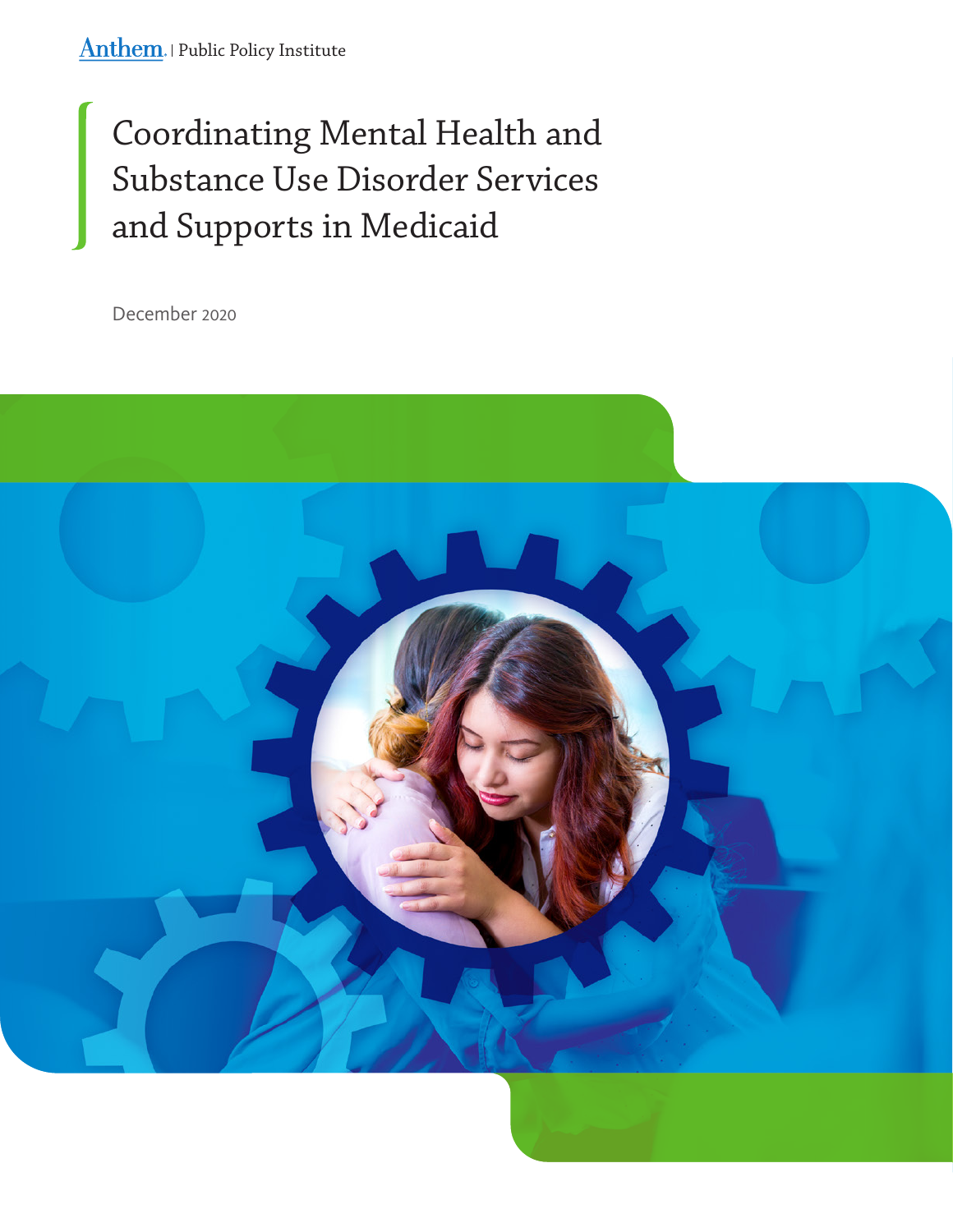### KEY HIGHLIGHTS

- Services and supports used by individuals with mental health conditions and/or substance use disorders (MH/SUD) are deeply intertwined with physical health conditions and social drivers of health.
- The fragmentation of MH/SUD and physical health services is challenging for individuals and their families as they must navigate multiple agencies and service systems.
- Medicaid managed care organizations implement a whole person approach that integrates care and advances the delivery of person-centered services and supports.



| <b>Contents</b>                                |    |
|------------------------------------------------|----|
| Overview                                       |    |
| Medicaid's Critical Role                       |    |
| Managed Care Integrates Comprehensive Services |    |
| Conclusion                                     |    |
| Endnotes                                       | 17 |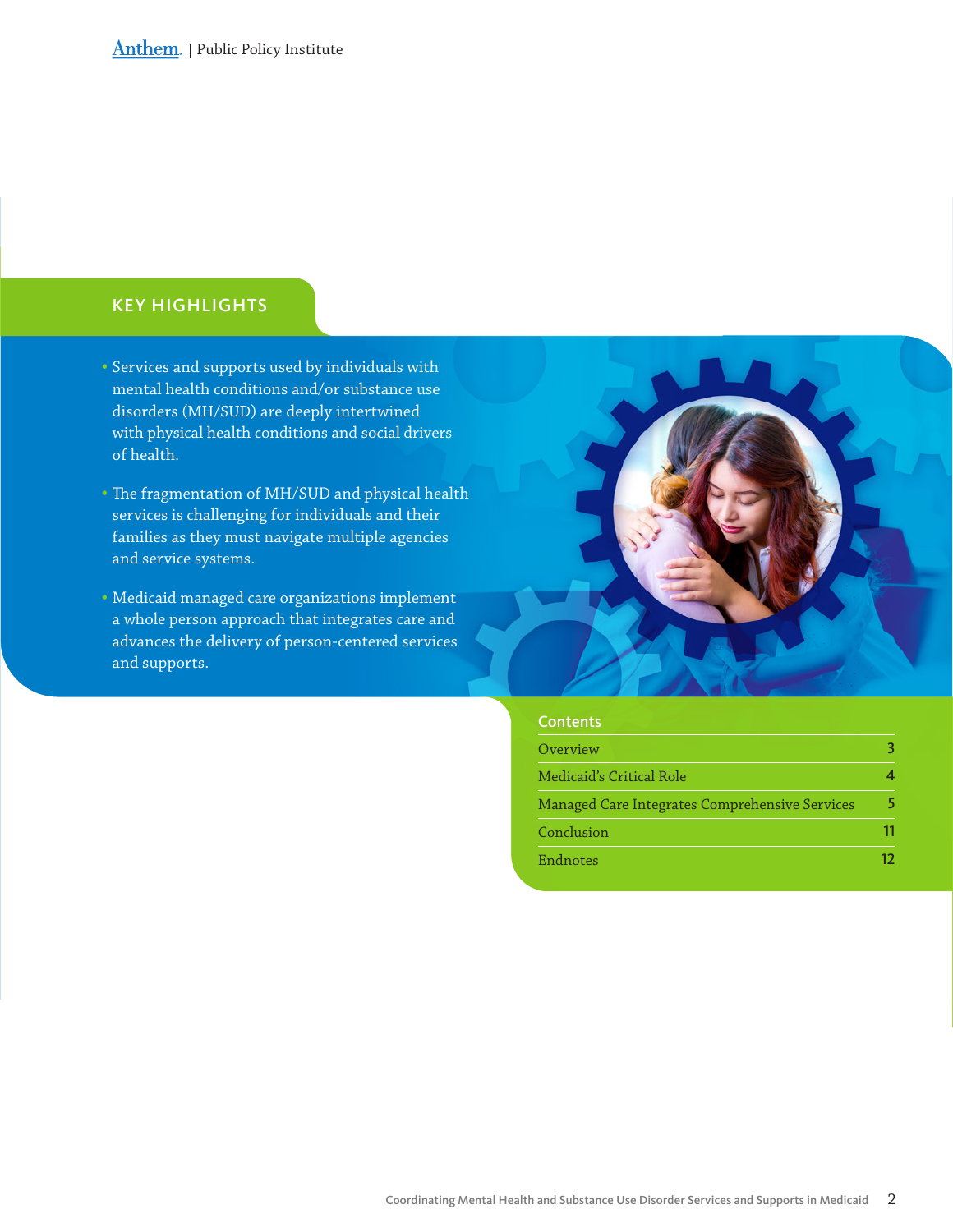## <span id="page-2-0"></span>Overview

Mental health conditions and substance use disorders (MH/SUD) are highly prevalent in the United States. One in five adults experiences a mental health condition every year, while one in 22 lives with a serious mental illness (SMI), such as schizophrenia, bipolar disorder, or major depressive disorder.<sup>1</sup>

Furthermore, roughly one in 13 adults experiences a substance use disorder.2 A smaller—though not insignificant—portion of individuals have co-occurring mental health and substance use disorders. Family, friends, and communities are also affected when an individual experiences a mental health condition or substance use disorder.

**Mental health conditions and substance abuse disorders often co-occur with chronic physical health conditions such as:**<sup>3</sup>

- Obesity
- HIV
- Cardiovascular Disease
- Diabetes
- High Blood Pressure • Gastrointestinal Disorders

The chronic and often complex interactions of different health conditions can have a significant impact on a person's daily activities and quality of life. Notably, research has found that individuals with SMI have shorter lifespans when compared to the general population—dying 25 years sooner, on average.<sup>4</sup>

The relationship between MH/SUD and physical health conditions is particularly evident among individuals enrolled in Medicaid; sixty percent of Medicaid beneficiaries with a MH/SUD condition also have a co-occurring chronic physical condition.<sup>5, 6</sup>

The services and supports used by individuals with MH/SUD are deeply intertwined with physical health conditions and social drivers of health. However, the current delivery system to address the needs of individuals with MH/SUD is particularly fragmented. Not only are physical health needs addressed separately from MH/SUD, in many states mental health and substance use disorder benefits are administered by separate agencies. This dynamic presents significant challenges for individuals and their families as they try to coordinate services and supports across multiple agencies or service systems.

States have the opportunity to improve care for these individuals by partnering with Medicaid managed care organizations (MCOs). Medicaid MCOs implement a comprehensive, accountable, and tailored approach that integrates and coordinates services and supports while improving the experiences of individuals and their families.

#### **Medicaid beneficiaries living with MH/SUD:**

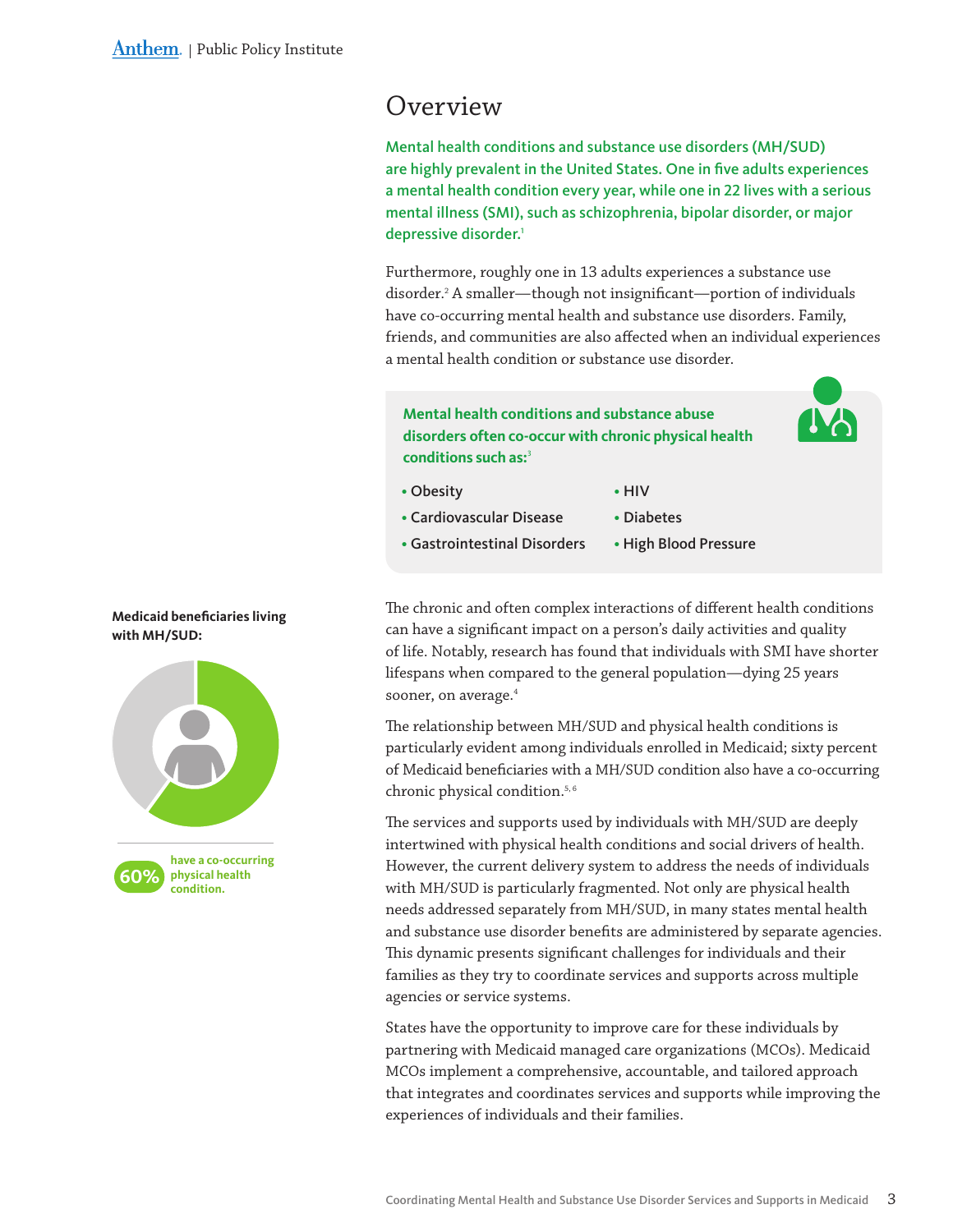<span id="page-3-0"></span>

Medicaid spends nearly 4 times more on beneficiaries with MH/SUD.

# Medicaid Plays a Critical Role

Medicaid plays a significant role serving individuals with MH/SUD. It is the single largest funding source for mental health services in the United States and plays a prominent role in funding services for substance use disorders.<sup>7,8</sup>

For many individuals with MH/SUD, Medicaid is the sole—or at least primary—source of health coverage. The services and supports financed by Medicaid are generally more comprehensive than the benefits covered by other payers and, oftentimes, Medicaid may be the only payer that covers a needed service.9 Medicaid also pays for important supportive services, such as respite, transportation assistance, family support, in-home services, and other services outside of the traditional medical model.10

Recent data reports that Medicaid spends almost four times more for beneficiaries with a MH/SUD diagnosis (\$13,303 per individual) compared to beneficiaries without one  $($3,564).$ <sup>11</sup> Additionally, the Government Accountability Office (GAO) found that among the top 5 percent most costly Medicaid beneficiaries, 50 percent had a mental health condition.<sup>12</sup>

Individuals with MH/SUD also experience high rates of homelessness, social isolation, and incarceration. These factors—in conjunction with other barriers to accessing care such as waiting lists, limited provider hours of operation, lack of transportation, and social stigma—emphasize the importance of collaboration and coordination of services and supports.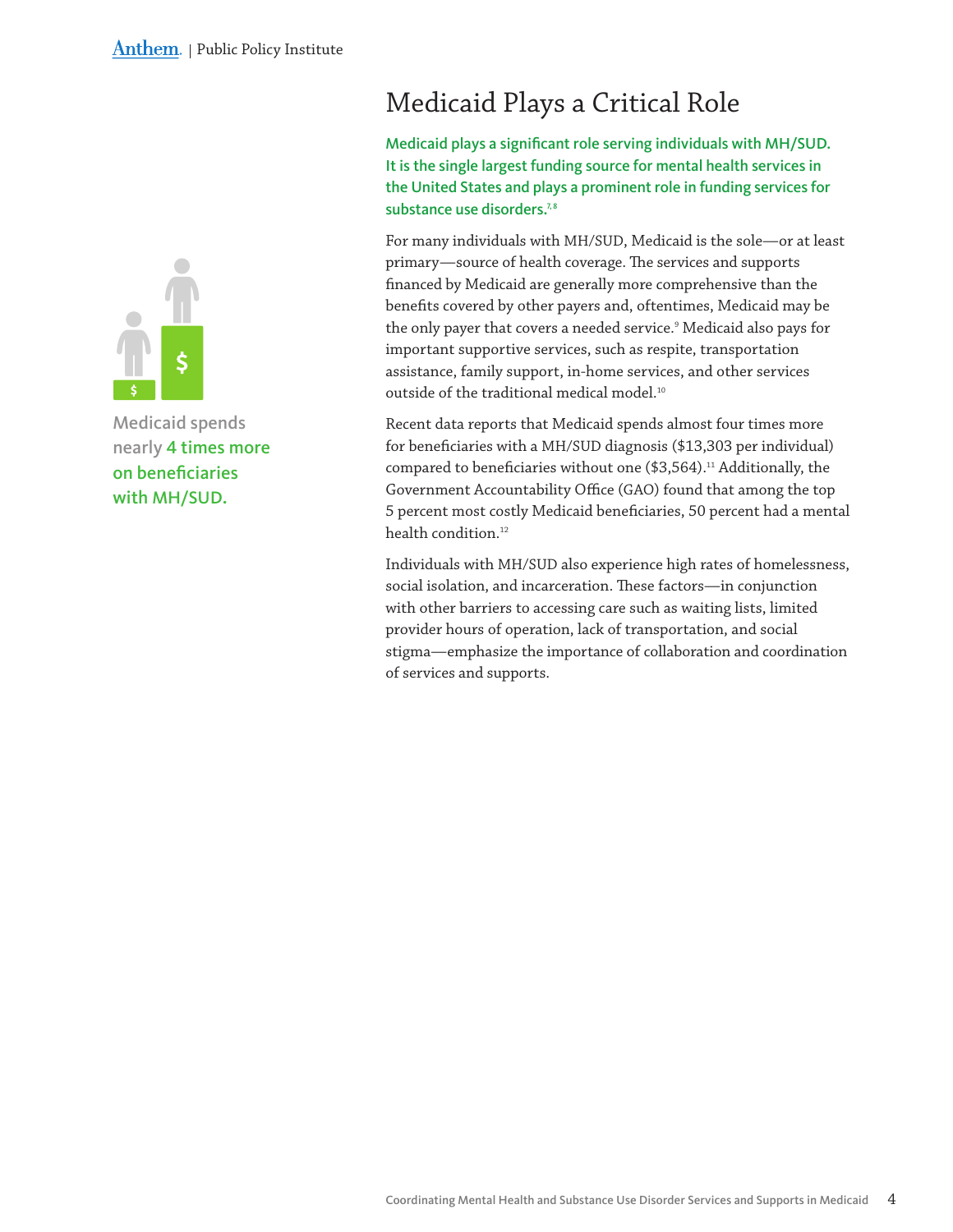<span id="page-4-0"></span>

MCOs offer a whole person approach that addresses the health and social supports of each beneficiary.

# Managed Care Integrates Comprehensive Health and Social Services

The quality of health and healthcare for individuals with MH/SUD can be improved through partnership with a Medicaid MCO. A comprehensive, risk-based managed care approach offers the greatest promise for integrating services, enhancing access to needed services and supports, and ensuring the delivery of person-centered services that support recovery and resiliency.<sup>13</sup>

#### **Coordinated and Comprehensive Services and Supports**

For individuals with MH/SUD, it is paramount that there is a system of care with a clear point of accountability to identify each person's health needs, ensure access to necessary services and follow-up, monitor outcomes, and measure and promote quality. The chronic and often complex nature of MH/SUD, along with obstacles individuals face in accessing appropriate services, increases the importance of accurately assessing health needs and creating personalized care plans. Well-run managed care programs deliver a holistic, integrated approach to assessing the health and related social circumstances of each individual, usually by forming a specialized care team and personalized care plan. These efforts can include, but are not limited to, the following approaches.

#### **Enhanced care coordination**

MCO case managers work with individuals, their chosen support team (e.g., family and friends), and clinicians to formulate a personalized care plan that addresses their health and social supports needs. Case managers also work closely with the individual and their chosen support team to ensure the plan of care is implemented and appropriately modified as individuals' circumstances evolve. These efforts can have a positive impact on outcomes for beneficiaries.

#### **Anthem's affiliated health plan in Iowa**

#### **Dedicated care coordination increases access to care**

The plan, which is responsible for coordinating comprehensive MH/SUD services, reduced inpatient MH/SUD service utilization by over 13 percent while increasing outpatient MH/SUD services—enhancing beneficiary access to appropriate care.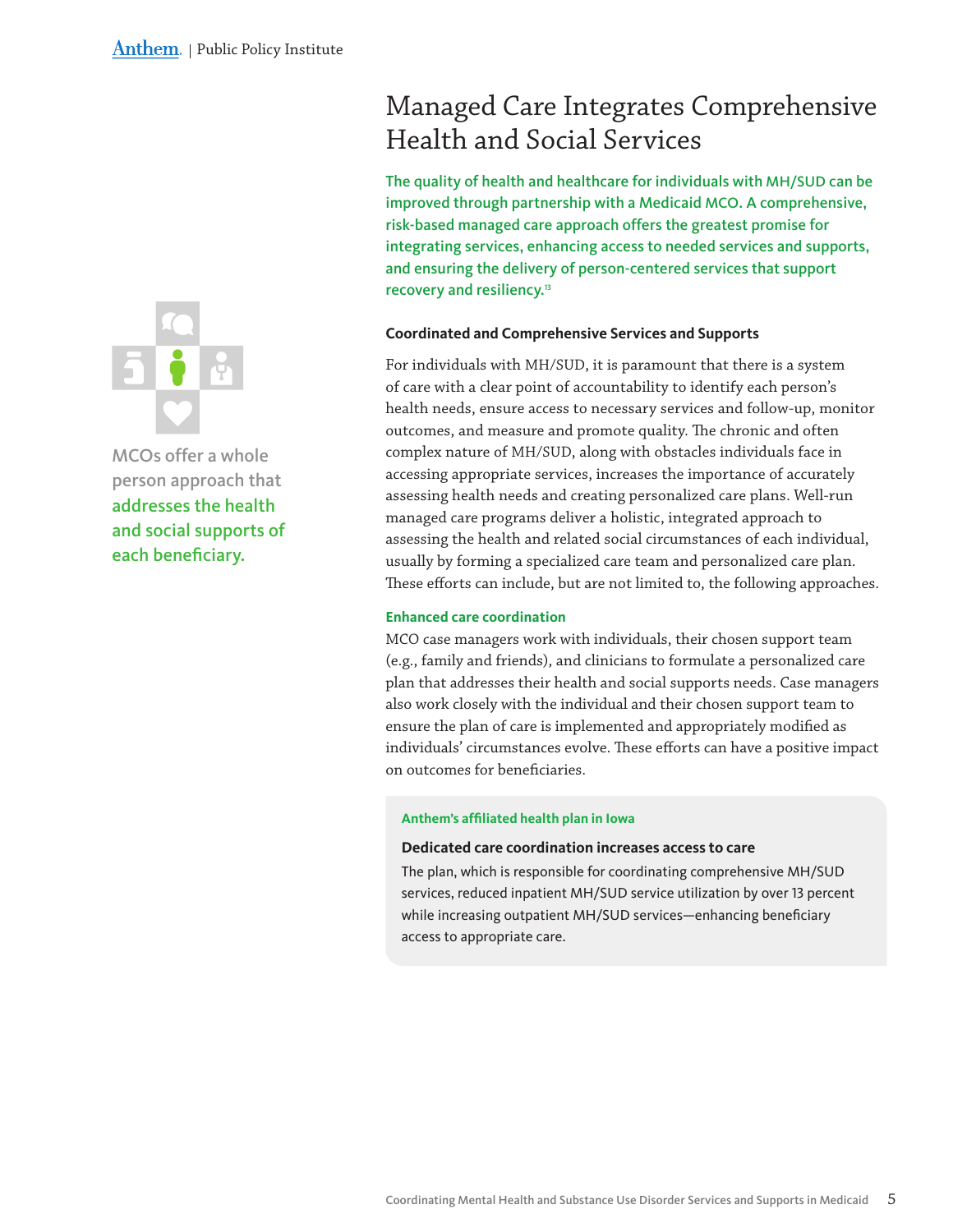#### Anthem. | Public Policy Institute



MCOs collaborate with providers to support individuals in setting and attaining their goals.

#### **Personalized engagement with beneficiaries**

MCOs seek to understand how to best communicate with each individual and, where applicable, their caregiver(s). In recent years, many Medicaid MCOs have made significant progress "meeting individuals where they are" in terms of how, when, and with whom communication occurs. One approach MCOs implement to better engage and communicate with individuals is motivational interviewing, which involves an empathetic and supportive but direct counseling approach.<sup>14</sup>

#### **Goal setting**

MCOs collaborate with providers to support individuals in setting and attaining their own realistic and achievable goals. Goals may be specific to healthcare (e.g., attend all scheduled therapy appointments during the next three months) but will often involve quality of life and wellness goals that are connected to health (e.g., learn yoga, cook healthy meals) or even goals not closely tied to health or healthcare (e.g., obtain or renew a driver's license). This process is important for individuals with MH/SUD to create a positive cycle of motivation, hope, resilience, and achievement.

#### **Peer supports**

The National Association of Peer Supporters describes peer support providers as "…people with a personal experience of recovery from mental health, substance use, or trauma conditions who receive specialized training and supervision to guide and support others who are experiencing similar mental health, substance use or trauma issues toward increased wellness."15 Peer supporters can share wisdom and inspiration gained from their own journey to assist the recovery of others who they support. Anthem and its affiliated health plans effectively use peer supporters to better engage individuals with MH/SUD.

#### **Anthem's affiliated health plan in West Virginia**

#### **Helping beneficiaries form a support network**

Peer supporters are responsible for care coordination and/or care management activities, which include identifying opportunities for engagement of beneficiaries and their families in forming a supportive, recovery network.

The peer supporter works collaboratively with the health plan's clinical team as an advocate for beneficiaries in discharge planning education, resolution of barriers, and service transitions. The peer supporter also acts a resource for health plan staff on decision-making and problem-solving. As part of its neonatal abstinence syndrome program, Anthem's affiliated health plan in West Virginia offers a targeted peer support program for female members of reproductive age with an SUD to connect them to care, recovery, and social support services.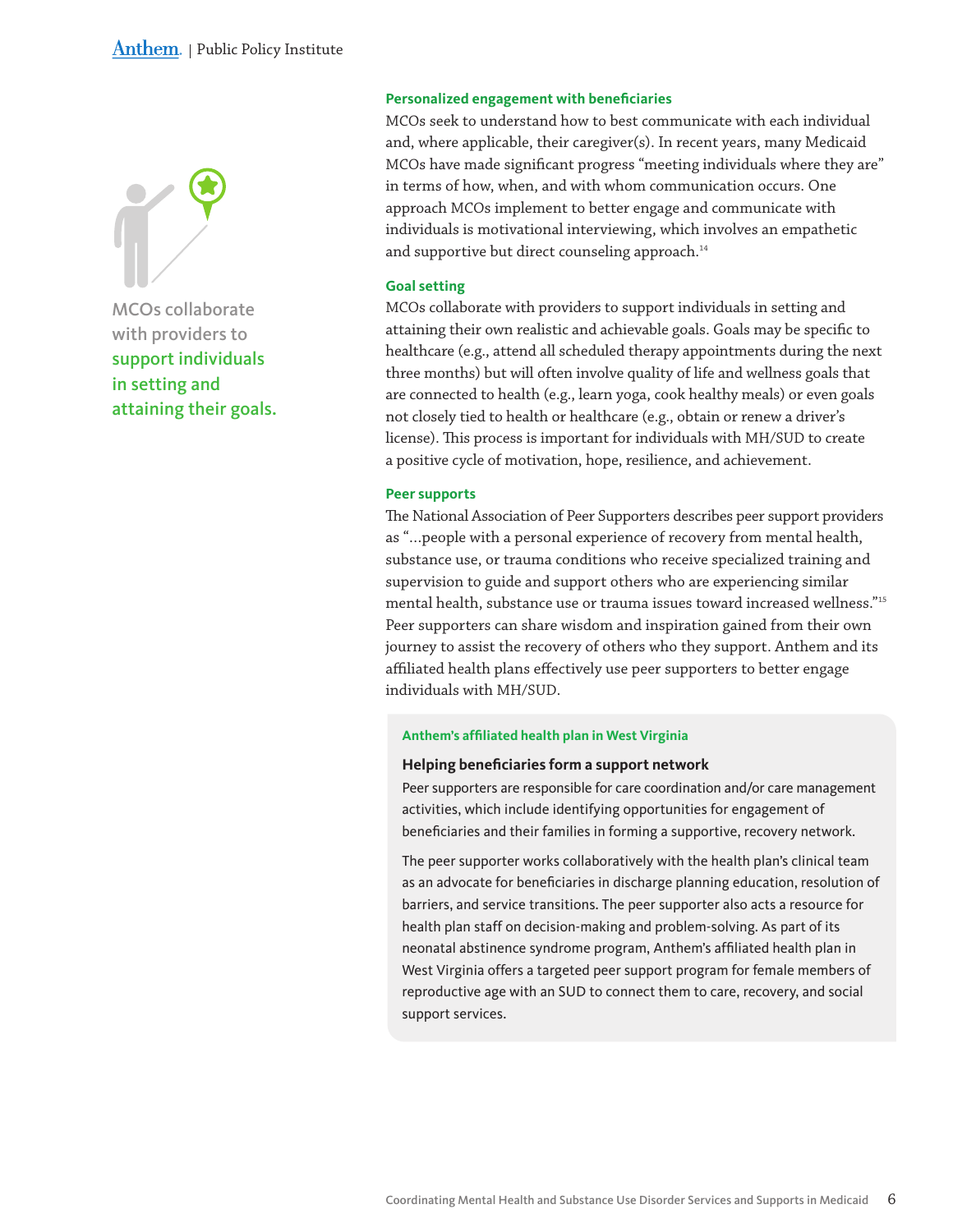#### **Data-informed outreach and interventions**

MCOs use claims and encounter data, along with care coordinator reports and data from other sources, to inform ongoing care planning and treatment decisions in collaboration with providers. MCOs also use data to identify and engage individuals who are at greatest risk of experiencing significant, and perhaps avoidable utilization of services (e.g., emergency department visits). Similar data analysis is used to identify gaps in evidence-based care, or early warning signs that gaps may exist. In either case, the MCO is then able to proactively intervene to prevent an individual's condition from worsening.

#### **Anthem's affiliated health plan in Indiana**

#### **Using data to support timely care management**

The plan launched a new Suicide Prevention Outreach Team (SPOT), which uses predictive modeling to identify and outreach to youth (age 12-26) who are at risk for or who have made a suicide attempt.

#### **Medication management**

MCOs promote medication adherence, including strengthening the dialogue between individuals and prescribers and promoting shared decision-making with respect to prescribed medications. These efforts often lead to clinical improvements for individuals and help avoid the costly consequences of medication non-adherence or adverse drug interactions. For instance, research shows that individuals with schizophrenia who were fully adherent had lower hospitalization rates (14 percent) than those who were partially adherent (24 percent) and non-adherent (35 percent).<sup>16</sup> Medicaid MCOs work directly with providers to implement an array of medication management and adherence supports for individuals who are on complex drug regimens, such as telephonic and/or text messaging outreach or mail-delivered prescriptions to reduce the challenges of getting to the pharmacy.

#### **Anthem's affiliated health plan in Indiana**

#### **Reducing the use of psychotropic medications**

The plan operates a psychotropic medication program for individuals with MH/SUD. The program has achieved positive results to date, with 86 percent of beneficiaries identified as taking multiple psychotropic medications prescribed by more than one provider either discontinuing or reducing one or more of their medications.



MCOs share data with providers to inform care planning and treatment decisions.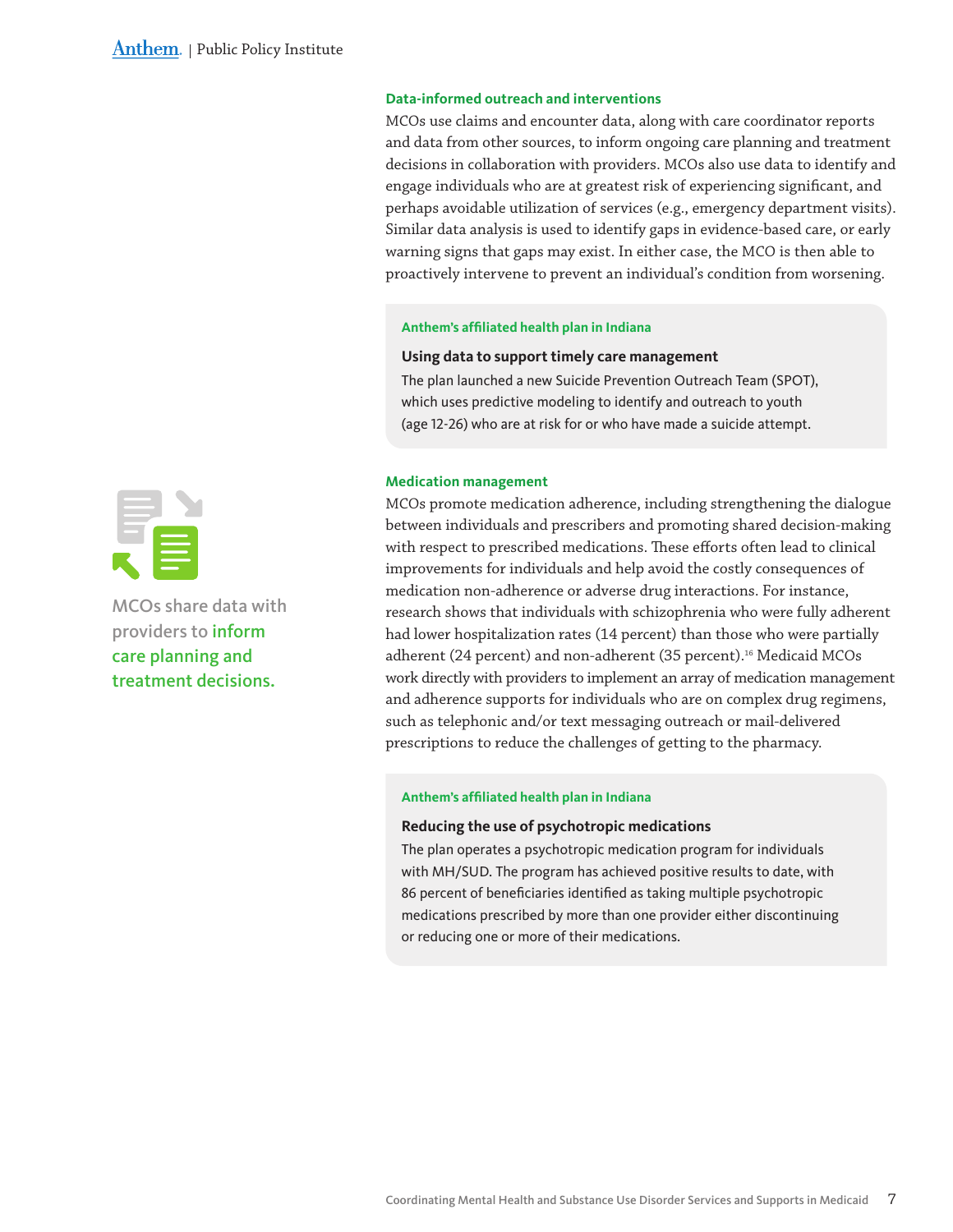

Individuals receive integrated services and supports to achieve resiliency and recovery.

### **Integrated MH/SUD, Physical Health, and Social Supports to Facilitate Ongoing Recovery**

The treatment of MH/SUD and physical health conditions in silos without considering their interrelatedness can lead to poor health outcomes for individuals.17 Integrated care has the potential to improve health outcomes, quality of care, and the overall beneficiary experience. Effective integration of physical health and MH/SUD services is also valuable in improving parity between physical health, mental health, and substance use disorders. This approach is important in reducing the stigma surrounding MH/SUD that too often becomes a barrier to accessing needed care. It also helps individuals with MH/SUD achieve all four dimensions of recovery (i.e., health, home, purpose, and community), promotes resiliency, and fosters hope.

MCOs facilitate access to needed services and avert duplicative or conflicting service interventions through a variety of approaches.

#### **Co-location**

Medicaid MCOs implement approaches that co-locate primary care and MH/SUD services in order to improve access to and coordination of services and supports. Co-location can occur in either direction—by placing a MH/SUD practitioner at a primary care site or by placing a primary care practitioner (PCP) inside a MH/SUD practice, such as a community mental health center. Where actual co-location is not feasible, MCOs can facilitate the connection between physical health and MH/SUD providers, such as by hosting telephonic case conferences and psychiatric consultations among a care team.<sup>18</sup>

#### **Anthem's affiliated health plan in Tennessee**

#### **Fostering a coordinated approach to healthcare**

The plan supported the placement of a primary care clinic within a community mental health center's building.<sup>19</sup> In this case, the PCP shares data and records, sits in team meetings with the MH/SUD staff, and fosters a coordinated approach to managing physical health, mental health conditions, and substance use disorders.

#### **Health homes**

Medicaid MCOs are well positioned to support whole person care though health homes.<sup>20</sup> MCOs can link each Medicaid beneficiary to a health home and offer incentives to providers to achieve improved health outcomes. Individuals with mental health conditions and substance use disorders may choose a MH/SUD provider as their health home instead of a PCP. Ideally, the health home will be composed of an interdisciplinary care team that integrates both physical and MH/SUD care.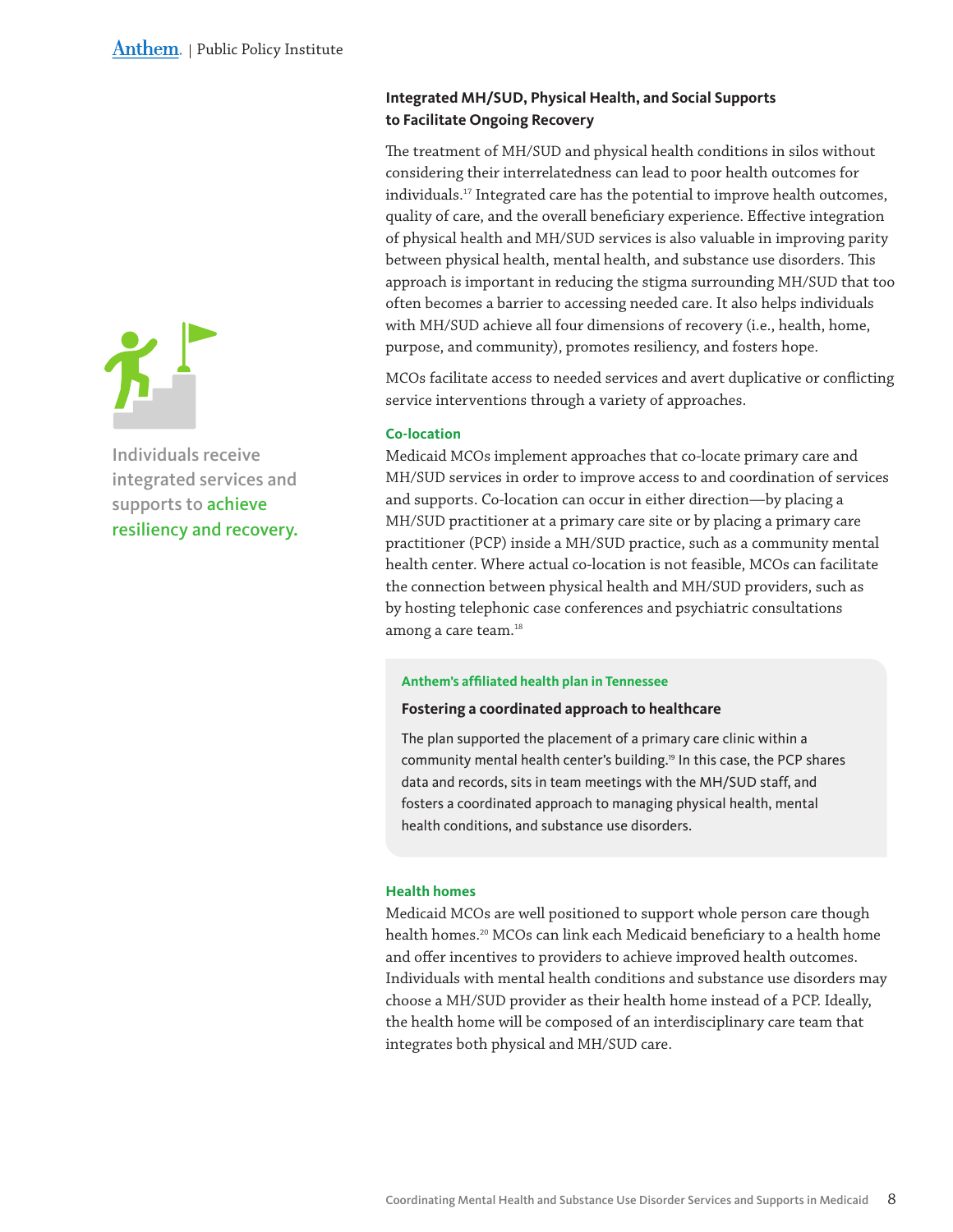

MCOs help address social drivers of health that extend beyond the traditional delivery of healthcare.

#### **Care transitions**

By focusing on community-based alternatives and using approaches like Assertive Community Treatment (ACT), Medicaid MCOs have been able to assist individuals with transitioning from institutions to community-based living. These transitions require careful planning and assessment to make sure the member has the resources and supports needed to achieve and/or sustain recovery and independence in the community. These transitions must also be viable solutions for the individuals, inclusive of the necessary services and supports to encourage community living and wellbeing. For those individuals who can be transitioned safely to living in the community, these moves result in significant quality of life improvements and cost efficiencies.

#### **Social drivers of health**

Medicaid MCOs forge a more comprehensive system of care by addressing drivers of health that extend beyond access to and delivery of healthcare services. For example, identifying housing supports, employment or job-training options, transportation, and other social supports is pivotal to promoting recovery and social inclusion. While the degree to which MCOs can directly pay for some of these supports (e.g., housing) is limited by Medicaid rules, effective MCOs connect individuals to all appropriate community resources and coordinate with relevant agencies such as the schools, departments of human services, and the criminal justice system. In some states, MCOs also provide value-added benefits to help address some of these social drivers of health.

#### **Improved Access to High-Quality Providers**

Individuals face many challenges in accessing MH/SUD services and supports, including shortages of clinicians specializing in MH/SUD, a reluctance of clinicians to serve Medicaid beneficiaries, or both. Individuals may face cultural barriers to seeking care (e.g., stigma, no access to culturally competent providers) and other barriers, such as a lack of transportation. MCOs help increase access to MH/SUD providers for Medicaid beneficiaries through a variety of strategies.

#### **Virtual healthcare**

MCOs facilitate the use of virtual healthcare for face-to-face visits and peer-to-peer consults. In several states, for example, Anthem's affiliated Medicaid plans provide beneficiaries with access to Live Health Online offering on-demand access to board certified physicians who assist with urgent care and mental health services and supports.<sup>21</sup> LiveHealth Online Psychology, in particular, provides beneficiaries with online counseling as a way to supplement their treatment for MH/SUD and support recovery.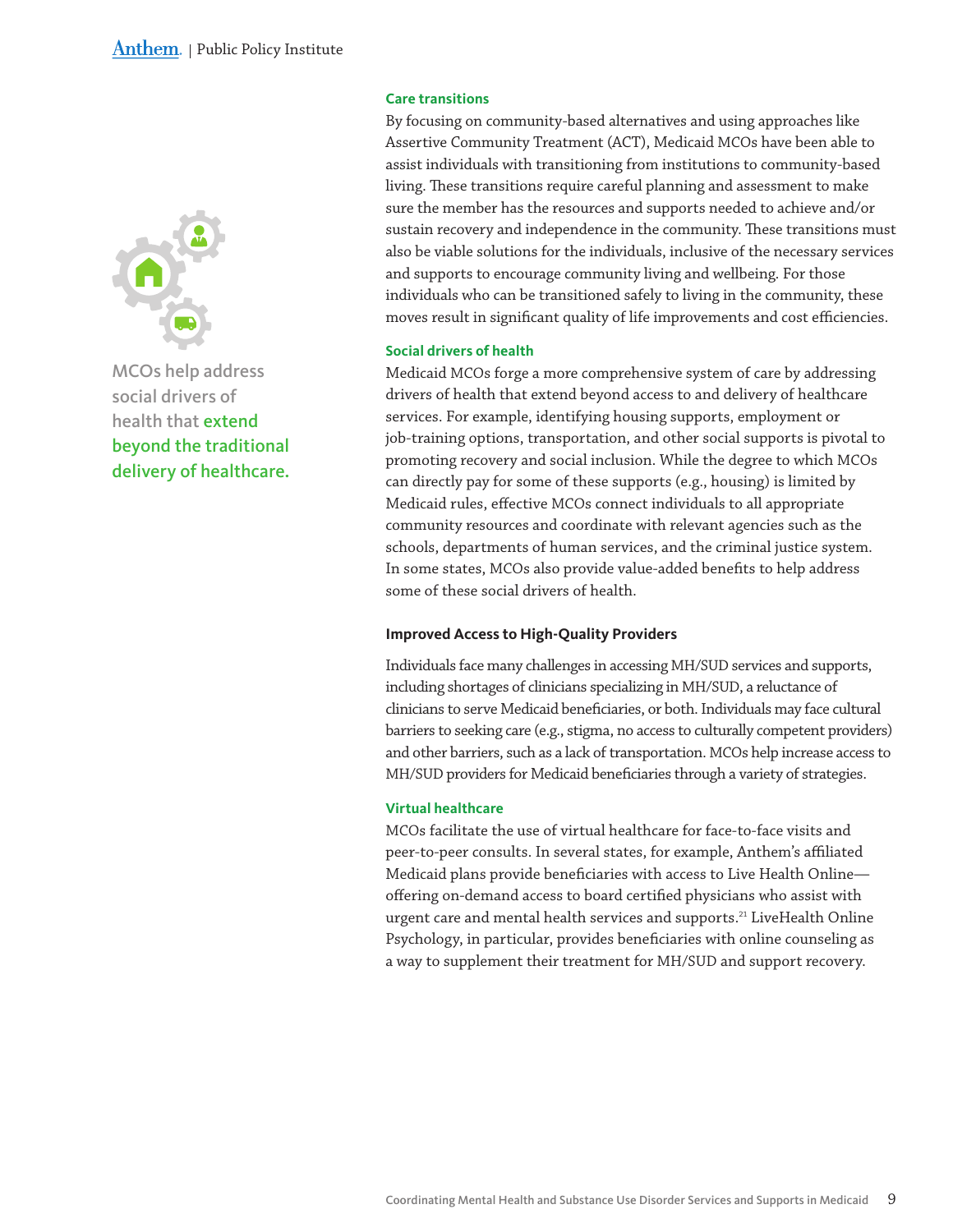#### **Quality improvement programs**

In Medicaid fee-for-service, payments are typically tied to volume of services delivered rather than the value of and outcomes realized from those services. When MCOs take on full risk of caring for Medicaid beneficiaries, plans have the latitude to create financial incentives that reward providers who achieve improvements in clinical outcomes, patient experience, and other measures of quality.

#### **Anthem's affiliated health plans**

#### **Creating incentives for high-quality treatment**

Anthem's Behavioral Health Quality Incentive Program provides financial incentives to providers who achieve quality improvements. The program monitors nearly two dozen metrics, including 7-day and 30-day follow-up visits after a mental health inpatient discharge, use of multiple concurrent antipsychotics in children and adolescents, and opioid Medication Assisted Treatment (MAT).<sup>22</sup>

#### **Alternative payment models**

MCOs can help increase provider participation in the Medicaid program through more attractive payment arrangements—rewarding value over volume and encouraging important care coordination activities. Anthem's affiliated plans pursue a variety of alternative payment approaches that enhance access and incent high-quality services and supports. These efforts—such as pay-for-performance and bundled payments—help emphasize outcomes of the whole person.

#### **Anthem's affiliated health plans**

#### **Supporting alternative payment approaches**

Anthem helped develop the Addiction Recovery Medical Home Alternative Payment Model, which relies on bundled payments, performance bonuses, and quality achievement payments to incent high-quality SUD treatment; some of Anthem's affiliated plans are piloting this model.<sup>23</sup>



MCOs can create financial incentives that reward providers for value instead of volume.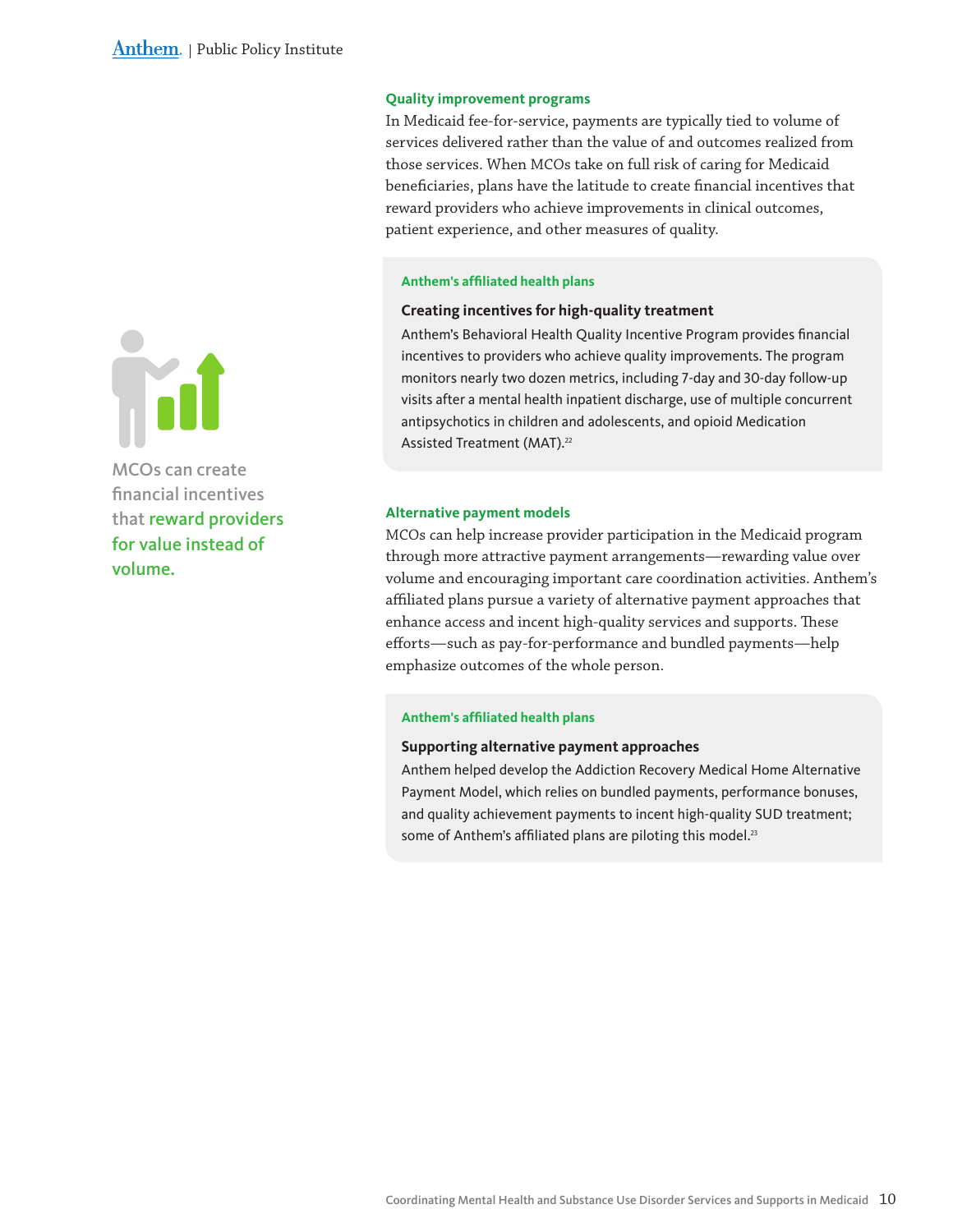<span id="page-10-0"></span>

MCOs offer enhancements in access, quality, and innovation that promote whole person care.

# Conclusion

The comprehensive approach of risk-based MCOs provides the resources and accountability necessary to achieve whole person care for Medicaid beneficiaries.

In addition to the clinical and care delivery strategies discussed in this paper, MCOs work closely with individuals, their families, and care providers to develop holistic, recovery-oriented plans that support individuals' physical health, MH/SUD, and social support needs.

Having MCOs take accountability for MH/SUD services and supports along with individuals' physical health (commonly referred to as a MH/SUD "carve-in") has been shown to improve outcomes and quality. For example, research on South Carolina's Medicaid carve-in of MH/SUD services demonstrates early positive signs of integration, such as declines in emergency department (ED) use for MH/SUD-specific conditions and improvements in quality.<sup>24</sup> A broader analysis conducted by IBM Watson Health found increases in outpatient service use, improvements in medication management, and reductions in ED visits when MH/SUD benefits were carved in.<sup>25</sup>

As states continue to look for ways to improve outcomes for individuals with MH/SUD enrolled in Medicaid, comprehensive managed care can offer enhancements in access, quality, innovation, and coordination that promote and prioritize whole person care. The result is greater independence and long-term recovery for the individual, reduction in service gaps, attainment of individual goals, improved health and wellness outcomes, and better quality of life beyond what is achievable in fee-for-service.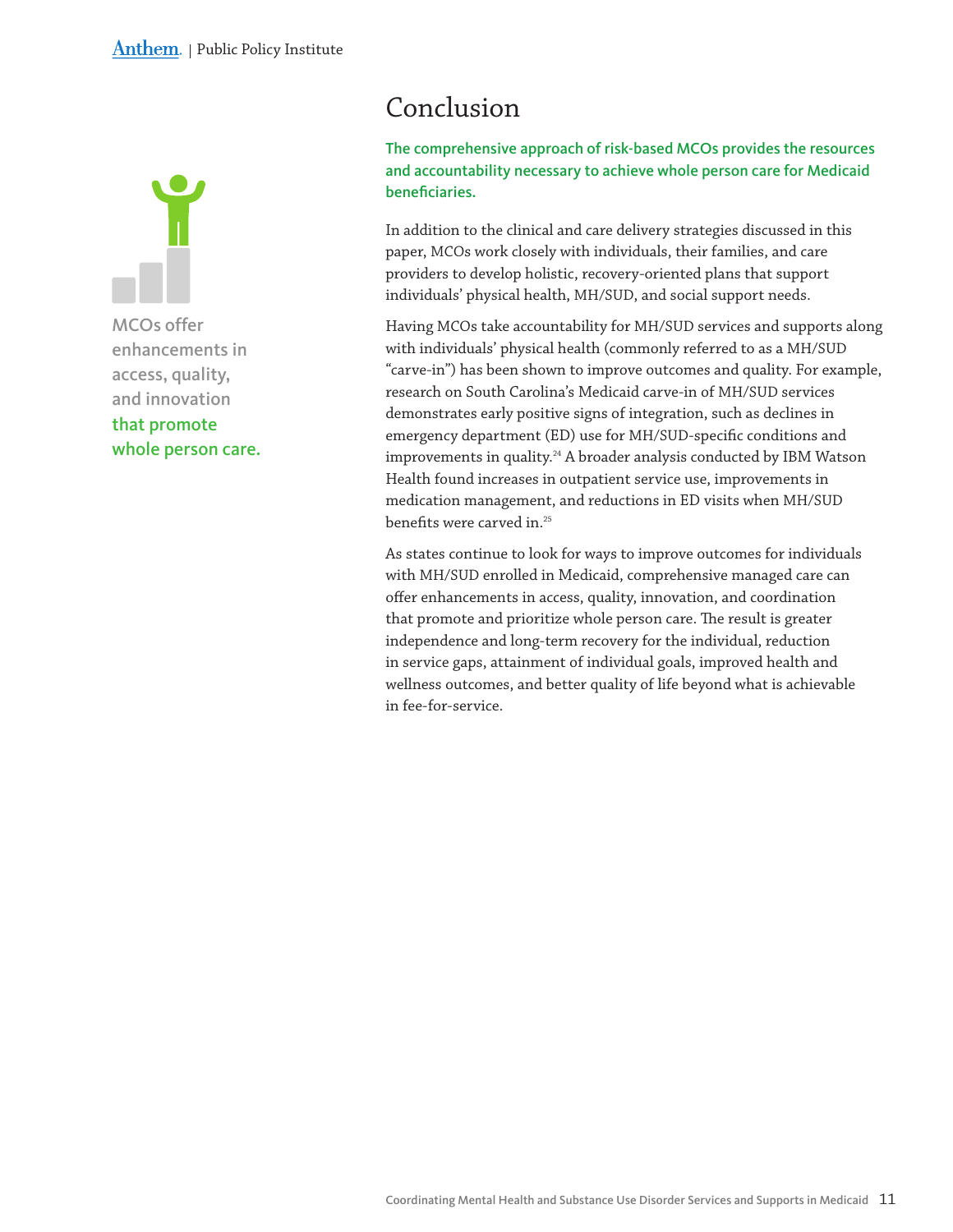### <span id="page-11-0"></span>Endnotes

- <sup>1</sup> Bose, J., et al. (2018, September). Key Substance Use and Mental Health Indicators in the United States: Results from the 2017 National Survey on Drug Use and Health. Substance Abuse and Mental Health Services Administration. Retrieved March 21, 2019, from [https://www.samhsa.gov/data/report/](https://www.samhsa.gov/data/report/2017-nsduh-annual-national-report)2017-nsduh-annual-national-report.
- $^2$  Bose, J., et al. (2018, September). See also: McCance-Katz, E. (n.d.). The National Survey on Drug Use and Health: 2017. Substance Abuse and Mental Health Services Administration. Slide deck. Retrieved July 1, 2019, from [https://www.samhsa.gov/data/sites/default/files/nsduh-ppt-](https://www.samhsa.gov/data/sites/default/files/nsduh-ppt-09-2018.pdf)09-2018.pdf.
- <sup>3</sup> Jones, D., et al. (2004, November). Prevalence, Severity, and Co-occurrence of Chronic Physical Health Problems of Persons with Serious Mental Illness. *Psychiatric Services 55*(11), 1250–1257. Retrieved March 20, 2019, from [http://www.ncbi.nlm.nih.gov/pmc/articles/PMC](http://www.ncbi.nlm.nih.gov/pmc/articles/PMC2759895/pdf/nihms144453.pdf)2759895/pdf/nihms144453.pdf.
- <sup>4</sup> Parks, J., et al. (2006, October). Morbidity and Mortality in People with Serious Mental Illness. National Association of State Mental Health Program Directors, Medical Directors Council. Retrieved March 20, 2019, from [https://www.nasmhpd.org/sites/default/files/Mortality%](https://www.nasmhpd.org/sites/default/files/Mortality%20and%20Morbidity%20Final%20Report%208.18.08_0.pdf)20and%20Morbidity%20Final%20Report%208.18.08\_0.pdf.
- <sup>5</sup> Croze, C. (2015, July). Healthcare Integration in the Era of the Affordable Care Act. Prepared for the Association for Behavioral Health and Wellness. Retrieved September 10, 2015, from [http://www.abhw.org/publications/pdf/](http://www.abhw.org/publications/pdf/IntegrationPaper.pdf) [IntegrationPaper.pdf](http://www.abhw.org/publications/pdf/IntegrationPaper.pdf).
- $6$  Kaiser Commission on Medicaid and the Uninsured. (2012, November). The Role of Medicaid for People with Behavioral Health Conditions. Retrieved July 1, 2019 from: [https://www.kff.org/wp-content/uploads/](https://www.kff.org/wp-content/uploads/2013/01/8383_bhc.pdf)2013/01/8383\_bhc.pdf.
- <sup>7</sup> Centers for Medicare & Medicaid Services. (n.d.). Behavioral Health Services. Retrieved March 21, 2019, from [https://www.medicaid.gov/medicaid/benefits/bhs/index.html.](https://www.medicaid.gov/medicaid/benefits/bhs/index.html)
- <sup>8</sup> Federal sources of funding also include Medicare as well as block grants to states through federal agencies such as the Substance Abuse and Mental Health Services Administration (SAMHSA), the National Institute of Mental Health (NIMH), and the Health Resources and Services Administration (HRSA), which funds and administers mental health services through Federally Qualified Health Centers (FQHCs). State and local funds are also available. This complexity in funding can contribute to the fragmentation of mental health and substance use treatment services.
- <sup>9</sup> Zur, J., Musumeci, M., & Garfield, R. (2017, June). Medicaid's Role in Financing Behavioral Health Services for Low-Income Individuals. The Henry J. Kaiser Family Foundation. Retrieved March 19, 2019, from [http://files.kff.org/](http://files.kff.org/attachment/Issue-Brief-Medicaids-Role-in-Financing-Behavioral-Health-Services-for-Low-Income-Individuals) [attachment/Issue-Brief-Medicaids-Role-in-Financing-Behavioral-Health-Services-for-Low-Income-Individuals.](http://files.kff.org/attachment/Issue-Brief-Medicaids-Role-in-Financing-Behavioral-Health-Services-for-Low-Income-Individuals)

```
10 Ibid.
```

```
<sup>11</sup> Ibid.</sup>
```
- <sup>12</sup> Government Accountability Office. (2015, May). Medicaid: A Small Share of Enrollees Consistently Accounted for a Large Share of Expenditures. Report GAO-15-460. Retrieved March 21, 2019, from [www.gao.gov/assets/](http://www.gao.gov/assets/680/670112.pdf)680/670112.pdf.
- <sup>13</sup> Substance Abuse and Mental Health Services Administration. (2019, January 30). Recovery and Recovery Support. Retrieved March 14, 2019, from <http://www.samhsa.gov/recovery>. According to SAMHSA, recovery is "… a process of change through which individuals improve their health and wellness, live self-directed lives and strive to reach their full potential [...] built on access to evidence-based clinical treatment and recovery support services." Resiliency is the ability for individuals to cope with and adapt to challenges and changes in their lives, including those caused by their behavioral health conditions.
- <sup>14</sup> Substance Abuse and Mental Health Services Administration. (2012). Motivational Interviewing as a Counseling Style. Chapter 3 in Enhancing Motivation for Change in Substance Abuse Treatment: 39. Retrieved September 25, 2015, from [http://www.ncbi.nlm.nih.gov/books/NBK](http://www.ncbi.nlm.nih.gov/books/NBK64967/pdf/Bookshelf_NBK64967.pdf)64967/pdf/Bookshelf\_NBK64967.pdf.
- <sup>15</sup> National Association of Peer Supporters. (n.d.). What is a Peer Supporter? Retrieved September 9, 2020, from [https://www.inaops.org/what-is-a-peer-supporter-.](https://www.inaops.org/what-is-a-peer-supporter-)
- <sup>16</sup> Masand, P., et al. (2009). Partial Adherence to Antipsychotic Medication Impacts the Course of Illness in Patients with Schizophrenia: A Review. *Prim Care Companion J Clin Psychiatry 11*(4), 147-154. Retrieved March 19, 2019, from [https://www.ncbi.nlm.nih.gov/pmc/articles/PMC](https://www.ncbi.nlm.nih.gov/pmc/articles/PMC2736032/pdf/pcc11147.pdf)2736032/pdf/pcc11147.pdf.
- $17$  Talen, M.R. & Valeras, A. (2013). Integrated Behavioral Health in Primary Care: Evaluating the Evidence. New York: Springer Publications.
- <sup>18</sup> Strauss, J.H. & Sarvet, B. (2014, December). Behavioral Health Care For Children: The Massachusetts Child Psychiatry Access Project. *Health Affairs 33*(12), 2153-2161. Retrieved March 18, 2019, from [https://www.healthaf](https://www.healthaffairs.org/doi/pdf/10.1377/hlthaff.2014.0896)[fairs.org/doi/pdf/](https://www.healthaffairs.org/doi/pdf/10.1377/hlthaff.2014.0896)10.1377/hlthaff.2014.0896.
- <sup>19</sup> Program information from Anthem's affiliated health plan in Tennessee.
- <sup>20</sup> Anthem Public Policy Institute. (2017, October). The Value of Coordinating Medicaid Services and Supports through a Health Home Approach for Children on the Autism Spectrum. Retrieved November 25, 2019, from [https://www.](https://www.anthempublicpolicyinstitute.com/blog/medicaid-and-a-health-home-approach-for-children-on-the-autism-spectrum) [anthempublicpolicyinstitute.com/blog/medicaid-and-a-health-home-approach-for-children-on-the-autism-spectrum.](https://www.anthempublicpolicyinstitute.com/blog/medicaid-and-a-health-home-approach-for-children-on-the-autism-spectrum)
- <sup>21</sup> Program information from Anthem, Inc. subject matter experts. In Medicaid, authorization and use of virtual healthcare services varies by state.
- <sup>22</sup> Program information from Anthem, Inc. subject matter experts.
- $^{23}$  Program information from Anthem, Inc. subject matter experts. See also: Polak, A.M., et al. (2018, December 12). The Addiction Recovery Medical Home As An Alternative Payment Model. Health Affairs Blog. Retrieved April 22, 2019, from [https://www.healthaffairs.org/do/](https://www.healthaffairs.org/do/10.1377/hblog20181211.111071/full/)10.1377/hblog20181211.111071/full/.
- <sup>24</sup> Anthem Public Policy Institute. (2019, October). Early Findings from South Carolina's Behavioral Health Carve-In. Retrieved October 18, 2019, from [https://www.anthempublicpolicyinstitute.com/blog/early-findings-from-south](https://www.anthempublicpolicyinstitute.com/blog/early-findings-from-south-carolina-s-behavioral-health-carve-in)[carolina-s-behavioral-health-carve-in](https://www.anthempublicpolicyinstitute.com/blog/early-findings-from-south-carolina-s-behavioral-health-carve-in).
- $^{25}$  Mulvaney-Day, N., et al. (2018, June 25). The Impact of Behavioral and Physical Health Integration on Outpatient Services for Medicaid Beneficiaries. Poster Session, AcademyHealth 2018 Annual Research Meeting. Retrieved November 25, 2019, from [https://academyhealth.confex.com/academyhealth/](https://academyhealth.confex.com/academyhealth/2018arm/meetingapp.cgi/Paper/25510)2018arm/meetingapp.cgi/Paper/25510.